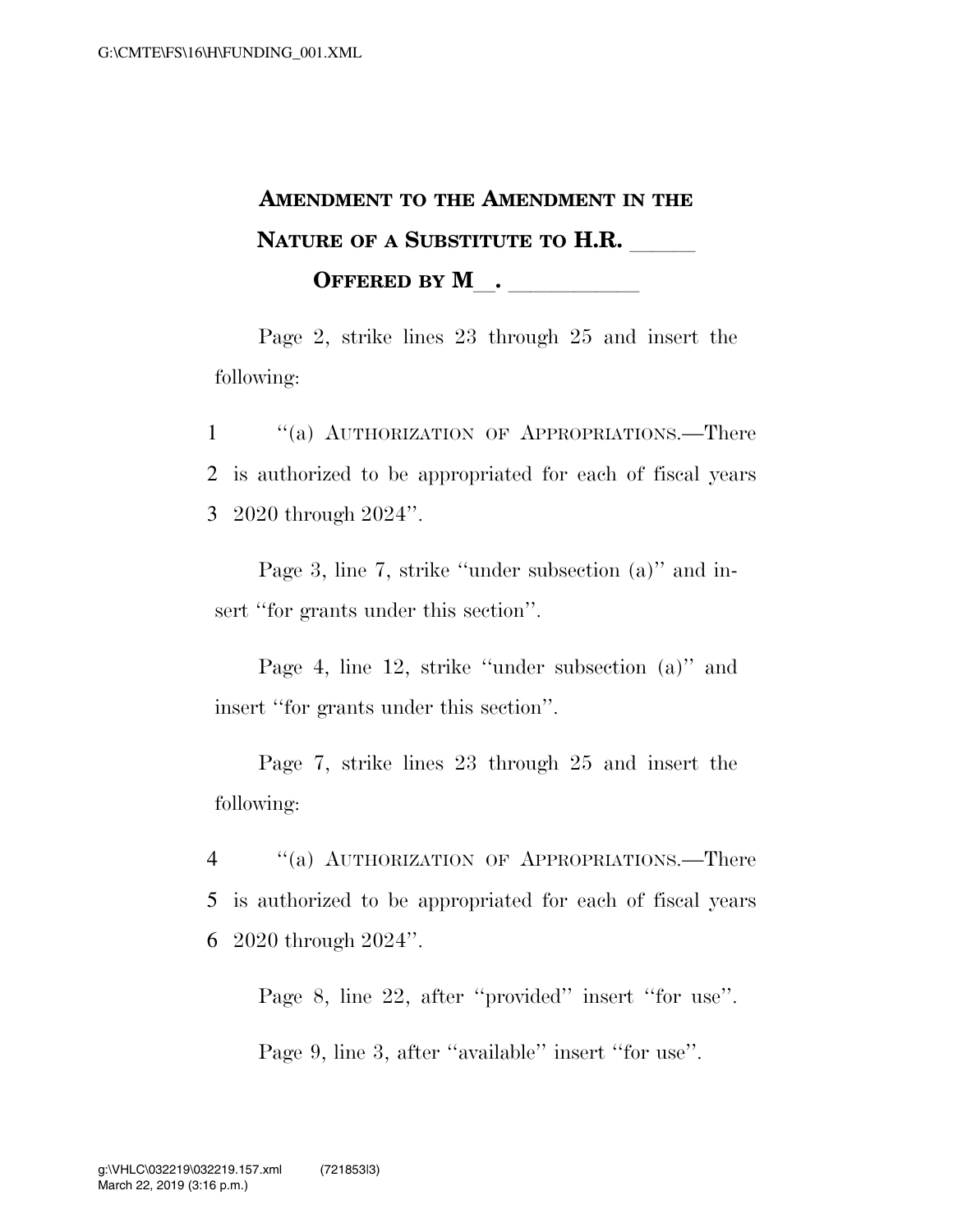Page 9, line 7, before ''under'' insert ''pursuant to the authority''.

Page 9, line 8, before ''under'' insert ''pursuant to the authority''

Page 10, strike lines 5 through 7 and insert the following:

1 ''(a) AUTHORIZATION OF APPROPRIATIONS.—There 2 is authorized to be appropriated for each of fiscal years 3 2020 through 2024''.

Page 11, strike lines 10 through 12 and insert the following:

4 "(1) AUTHORIZATION OF APPROPRIATIONS FOR 5 HOUSING TRUST FUND.—There is authorized to be 6 appropriated for each of fiscal years 2020 through''.

Page 11, strike lines 19 through 21 and insert the following:

7 "(2) AUTHORIZATION OF APPROPRIATIONS FOR 8 RENTAL ASSISTANCE.—There is authorized to be ap-9 propriated for each of fiscal years 2020''.

Page 12, line 8, after "available" insert "for use"

Page 14, strike line 12 and insert the following: